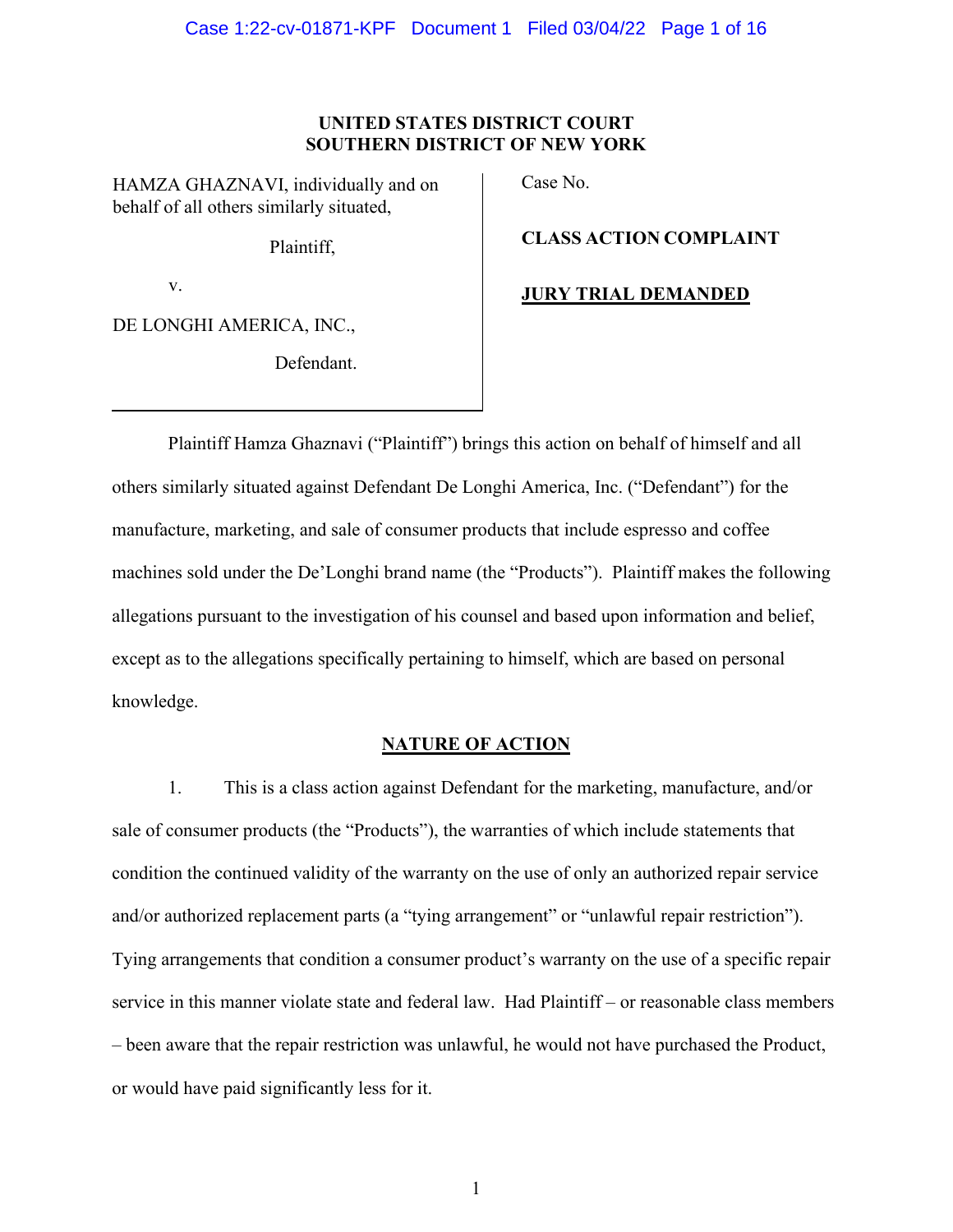### Case 1:22-cv-01871-KPF Document 1 Filed 03/04/22 Page 2 of 16

2. Plaintiff brings his claims against Defendant individually and on behalf of a class of all other similarly situated purchasers of the Products for: (i) violations of the Magnuson-Moss Warranty Act, (ii) unjust enrichment, (iii) fraud, (iv) fraudulent omission, and (v) violations of New York Gen. Bus. Law § 349.

#### **PARTIES**

3. Plaintiff Hamza Ghaznavi is, and at all times relevant to this action has been, a resident of New York, New York and a citizen of New York. In or about May 2020, Mr. Ghaznavi purchased one De'Longhi Eletta Fully Automatic Espresso Cappuccino and Coffee Maker from Costco.com, which shipped the Product to his home. Mr. Ghaznavi purchased the Product, reasonably believing its warranty complied with state and federal law. However, the Product Mr. Ghaznavi purchased did not comply with state and federal law because of the unlawful repair restriction attached to the warranty that prohibited him from repairing it. Mr. Ghaznavi would not have purchased the Product, or would have paid significantly less for the Product, had he known that it did not comply with state and federal law.

4. The Product that Mr. Ghaznavi purchased began to slightly malfunction shortly after he purchased it. He would have liked to endeavor to repair his product himself during the warranty period, but his warranty as written prohibited him from doing so.

5. Defendant De Longhi America, Inc. is a Delaware corporation with its principal place of business at 2 Park Way, Ste 3A, Upper Saddle River, New Jersey 07458. Defendant markets and distributes the Products throughout the United States. Defendant sells its products to consumers on websites and retail stores nationwide.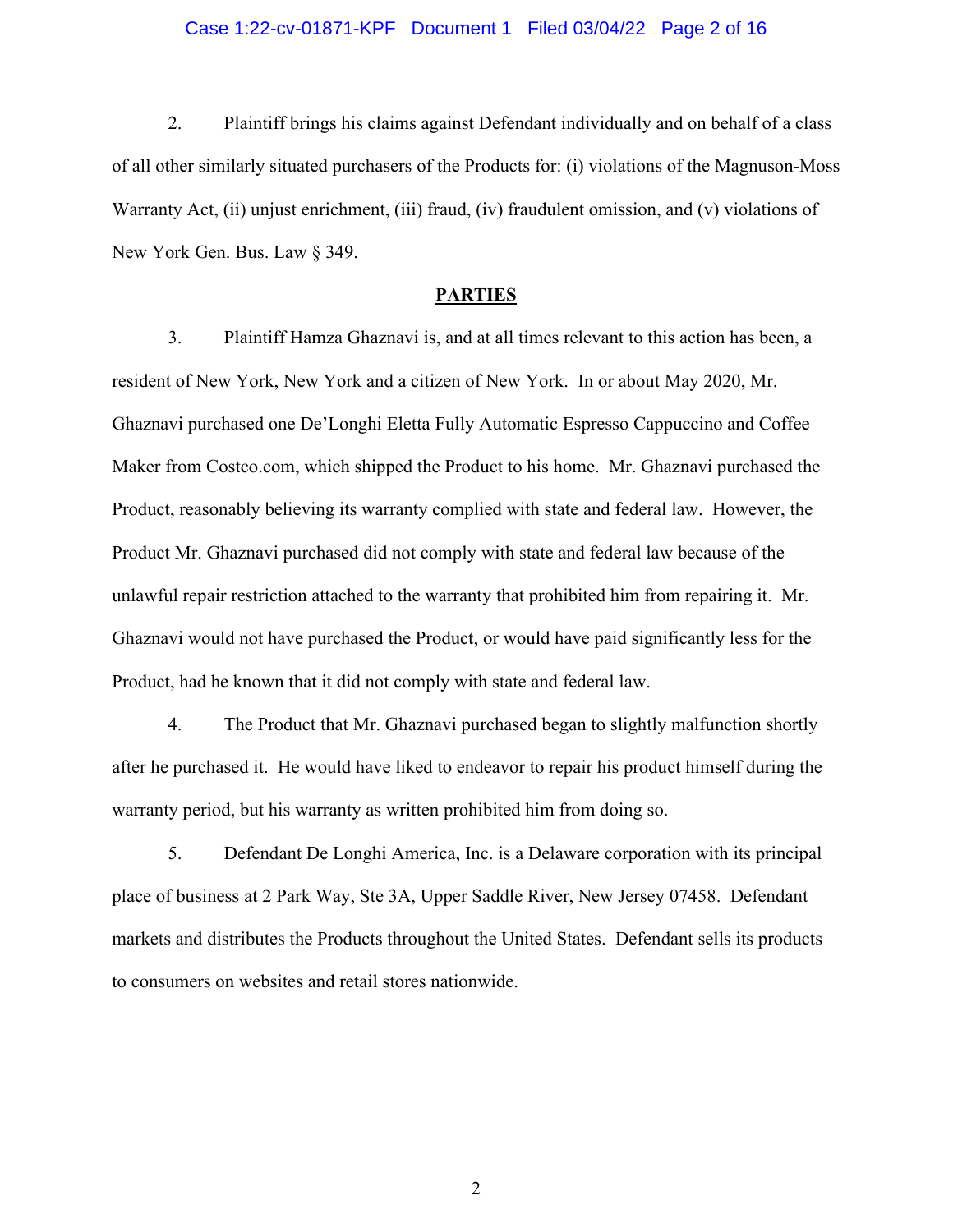### **JURISDICTION AND VENUE**

6. This Court has subject matter jurisdiction over this action pursuant to 28 U.S.C. § 1332(d) because there are more than 100 class members and the aggregate amount in controversy exceeds \$5,000,000, exclusive of interest, fees, and costs, and at least one Class member is a citizen of a state different from Defendant.

7. This Court has personal jurisdiction over Defendant because a substantial portion of the events that gave rise to Plaintiff's claims occurred in this District.

8. Venue is proper in this District pursuant to 28 U.S.C. § 1391 because a substantial portion of the events giving rise to Plaintiff's claims took place within this District.

### **COMMON FACTUAL ALLEGATIONS**

## **I. Defendant's Business Activities**

9. Defendant distributes consumer products to retailers throughout the United States, who then sell the appliances to consumers.

10. Defendant's products include espresso and coffee machines sold under the "De'Longhi" brand name.

11. All the relevant Products include the same unlawful repair restriction in their warranties.

12. Defendant has advertised, marketed, offered for sale, sold, and distributed products through authorized dealers to consumers.

13. Defendant's Products include a "written warranty" as defined by the Magnuson-Moss Warranty Act, 15 U.S.C. § 2301(6), in the form of a limited warranty ("Warranty Statement").

14. The length of the limited warranty offered by Defendant is two years.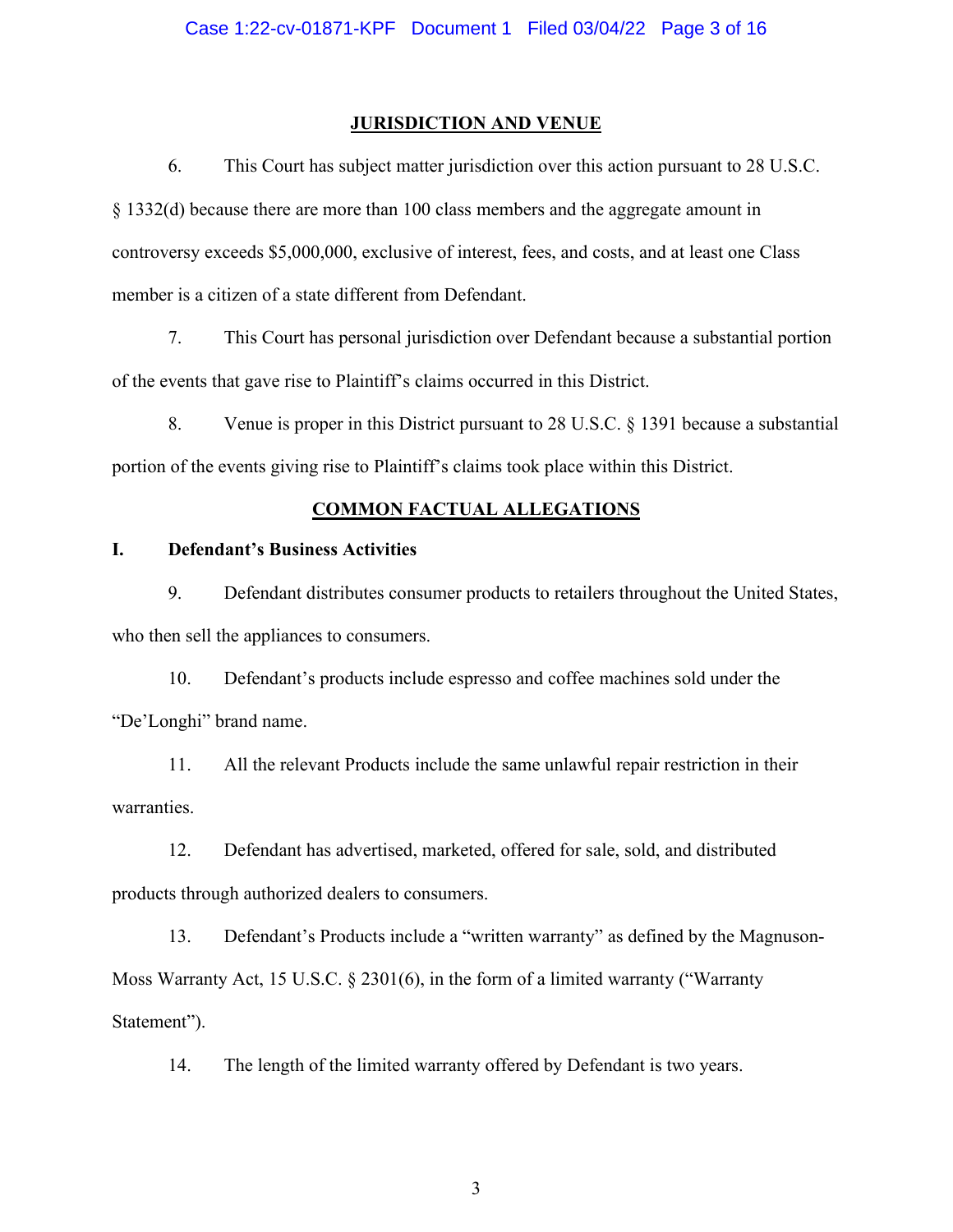### Case 1:22-cv-01871-KPF Document 1 Filed 03/04/22 Page 4 of 16

15. Defendant's limited warranty includes the aforementioned unlawful repair restriction.

### **II. Defendant Conditions Warranty Coverage On Unlawful Repair Restrictions**

16. In numerous instances, Defendant, through its warranty statements on the Products, condition warranty coverage on the usage of Defendant's repair services to perform maintenance and repair work, rather than allowing consumers to repair the product themselves or take it to a third-party repair service.

17. Specifically, Defendant's warranty states: "This warranty shall not apply to any product that has been repaired or altered outside our factory."[1](#page-3-0)

18. Under the terms of the warranty, purchasers are bound to only use authorized repair services.

19. Under Defendant's warranty, Defendant in effect provides parts in a manner which impede or preclude the choice by the consumer to perform necessary labor to install such parts.

20. By conditioning its warranty in this manner, Defendant has violated the tying prohibition in the Magnuson-Moss Warranty Act, which prohibits companies from conditioning their warranties on a consumer's use of any article or service (other than an article or service provided without charge under the terms of the warranty) identified by brand, trade, or corporate name.

21. Defendant's practices also violate state laws, as well as Section  $5(a)(1)$  of the FTC Act, 15 U.S.C. § 45(a)(1), which prohibits unfair or deceptive actors or practices, as well as

<span id="page-3-0"></span><sup>1</sup> https://www.costco.com/wcsstore/CostcoUSBCCatalogAssetStore/Attachment/Warranty-2- Year.pdf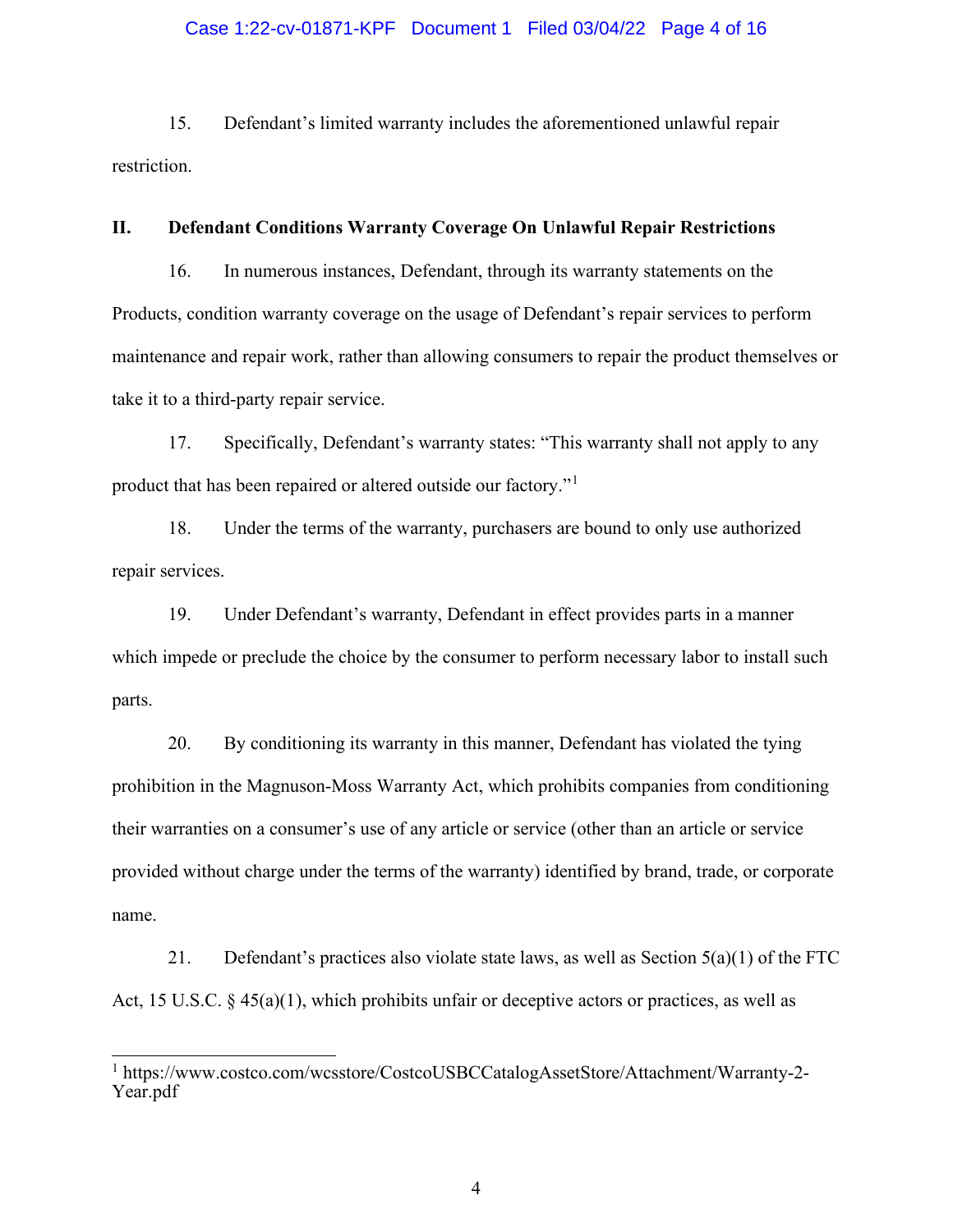#### Case 1:22-cv-01871-KPF Document 1 Filed 03/04/22 Page 5 of 16

unfair methods of competition, in or affecting commerce. Section 5 also encompasses violations of the Sherman Act, which prohibits certain exclusionary and other anticompetitive conduct.

### **III. The Magnuson-Moss Warranty Act**

22. The Magnuson-Moss Warranty Act, 15 U.S.C. §§ 2301-2312, is the federal law that regulates consumer warranties and the procedures used to resolve warranty disputes. It also directs the FTC to prescribe rules enforcing certain requirements pertaining to the use and content of consumer warranties.

23. Section 2302(c) of the Magnuson-Moss Warranty Act, 15 U.S.C. § 2302(c),

prohibits any warrantor from conditioning a warranty on the consumer's using, in connection with the warranted product, any article or service (other than an article or service provided without charge under the terms of the warranty) which is identified by brand, trade, or corporate name.

24. An FTC Rule interpreting this provision specifically addresses warranty language (nearly identical to Defendant's warranty):

> No warrantor may condition the continued validity of a warranty on the use of only authorized repair service and/or authorized replacement parts for non-warranty service and maintenance (other than an article of service provided without charge under the warranty or unless the warrantor has obtained a waiver pursuant to section 102(c) of the Act, 15 U.S.C. 2302(c)). For example, provisions such as, "This warranty is void if service is performed by anyone other than an authorized 'ABC' dealer and all replacement parts must be genuine 'ABC' parts," and the like, are prohibited where the service or parts are not covered by the warranty. These provisions violate the Act in two ways. First, they violate the section 102(c), 15 U.S.C. 2302(c), ban against tying arrangements. Second, such provisions are deceptive under section 110 of the Act, 15 U.S.C. 2310, because a warrantor cannot, as a matter of law, avoid liability under a written warranty where a defect is unrelated to the use by a consumer of "unauthorized" articles or service.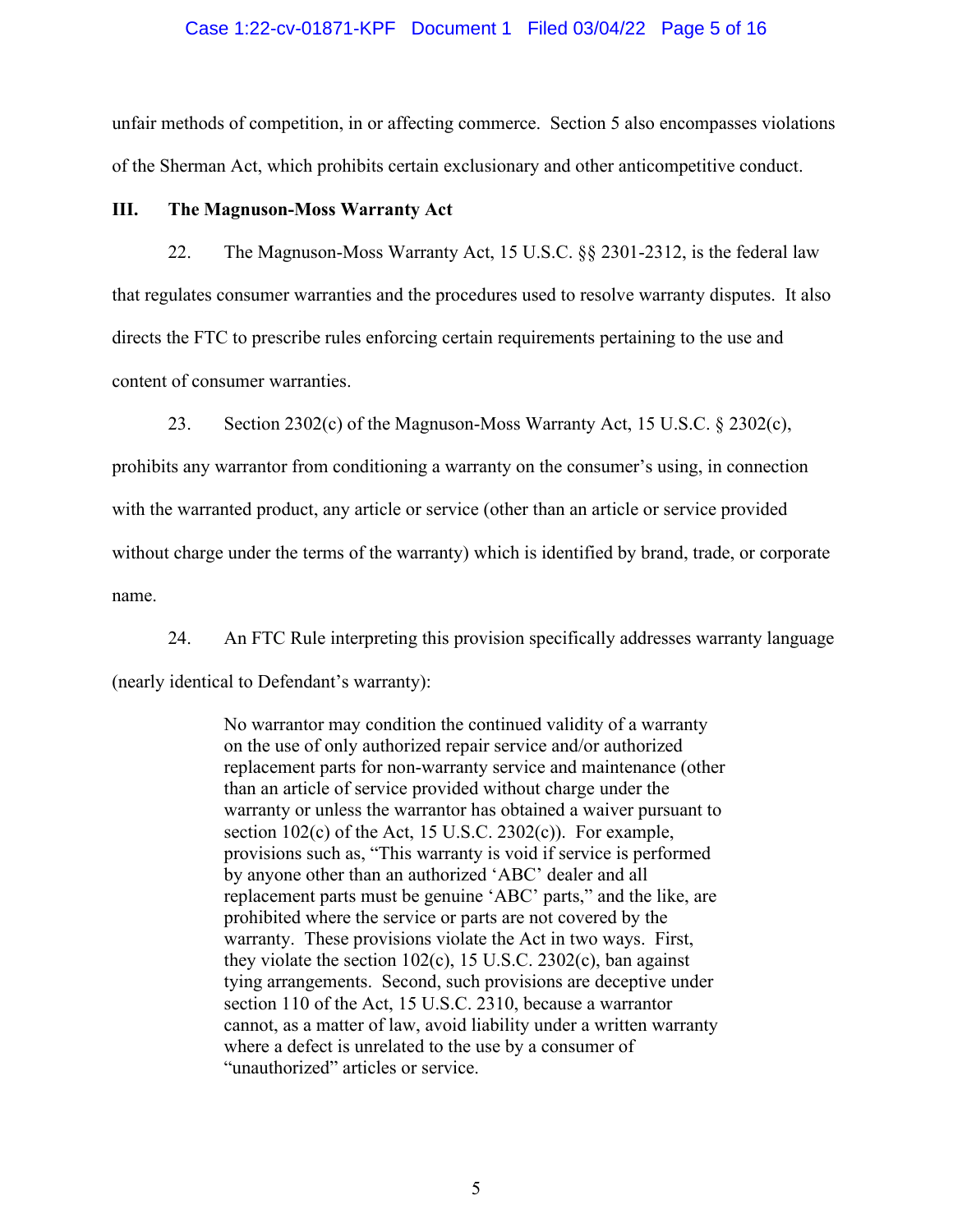16 CFR § 700.10(c)

# **IV. Section 5 Of The Federal Trade Commission Act**

25. The FTC has found that a "manufacturer's use of a repair restriction could be challenged as an unfair practice under Section 5 of the FTC Act if the repair restriction causes substantial injury (e.g., monetary harm or unwarranted health and safety risks) that is not outweighed by countervailing benefits to consumers or competition that the practice produces, and the injury could not have been reasonably avoided by consumers."<sup>[2](#page-5-0)</sup>

26. Section 5 of the Federal Trade Commission Act prohibits unfair or deceptive actors or practices, as well as unfair methods of competition, in or affecting commerce. Section 5 also encompasses violations of the Sherman Act, which prohibits certain exclusionary and other anticompetitive conduct. *See*, *e.g.*, *Eastman Kodak Co. v. Image Technical Servs., Inc.*, 504 U.S. 451 (1992); *United States v. Microsoft*, 253 F.3d 34 (D.C. Cir. 2001).

27. The FTC has noted that "[r]estricting consumers and businesses from choosing how they repair products can substantially increase the total cost of repairs, generate harmful electronic waste, and unnecessarily increase wait times for repairs. In contrast, providing more choice in repairs can lead to lower costs, reduce e-waste by extending the useful lifespan of products, enable more timely repairs, and provide economic opportunities for entrepreneurs and local businesses."<sup>[3](#page-5-1)</sup>

<span id="page-5-1"></span><span id="page-5-0"></span><sup>2</sup> https://www.ftc.gov/system/files/documents/reports/nixing-fix-ftc-report-congress-repairrestrictions/nixing the fix report final  $5521\overline{630}$ pm-508 $\overline{002}$ .pdf, pg 14. <sup>3</sup>https://www.ftc.gov/system/files/documents/public\_statements/1592330/p194400repairrestrictio nspolicystatement.pdf, pg 1.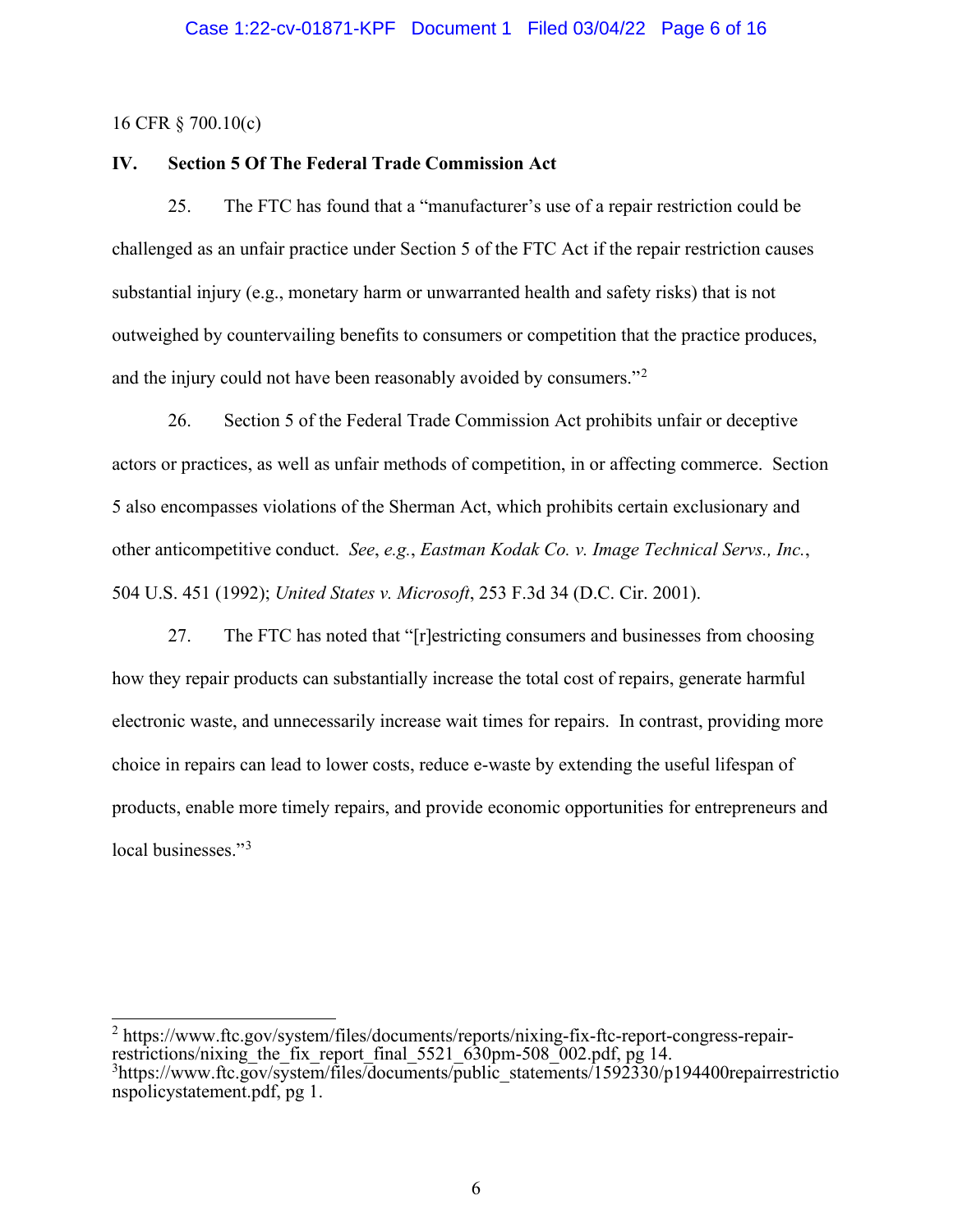### Case 1:22-cv-01871-KPF Document 1 Filed 03/04/22 Page 7 of 16

28. The FTC has issued several warning letters to companies that appeared to be engaged in warranty tying in violation of the Magnuson-Moss Warranty Act and has brought at least one enforcement action.

29. The FTC has concluded that "it is clear that repair restrictions … steered consumers into manufacturers' repair networks or to replace products before the end of their useful lives."[4](#page-6-0)

30. The FTC has also expressed concern that repair restrictions "may place a greater financial burden on communities of color and lower-income Americans."[5](#page-6-1)

31. While manufacturers explain that these repair restrictions often arise from their desire to protect intellectual property rights and prevent injuries and other negative consequences resulting from improper repairs, the FTC has found that such justifications "should be rejected if found to be a mere pretext for anticompetitive conduct."[6](#page-6-2)

32. Here there is no justification for Defendant's repair restrictions since the technology inside many of Defendant's Products (such as its espresso and coffee machines) are well known and simple, and the repair restriction is not relevant as to any consideration of personal injury or improper repairs.[7](#page-6-3)

<span id="page-6-1"></span>5 *Id.* at 5.

<span id="page-6-2"></span>6 *Id.* at 10.

<span id="page-6-0"></span><sup>&</sup>lt;sup>4</sup> "Nixing the Fix: An FTC Report to Congress on Repair Restrictions", available at https://www.ftc.gov/system/files/documents/reports/nixing-fix-ftc-report-congress-repairrestrictions/nixing the fix report final  $5521\overline{630}$ pm-508 002.pdf, pg 6.

<span id="page-6-3"></span> $<sup>7</sup>$  For example, compare Defendant's warranty with what can be found at</sup> https://www.lasko.com/resources/warranties/, "This warranty does not apply if the product was damaged or failed because of accident, improper handling or operation, shipping damage, abuse, misuse, unauthorized repairs made or attempted."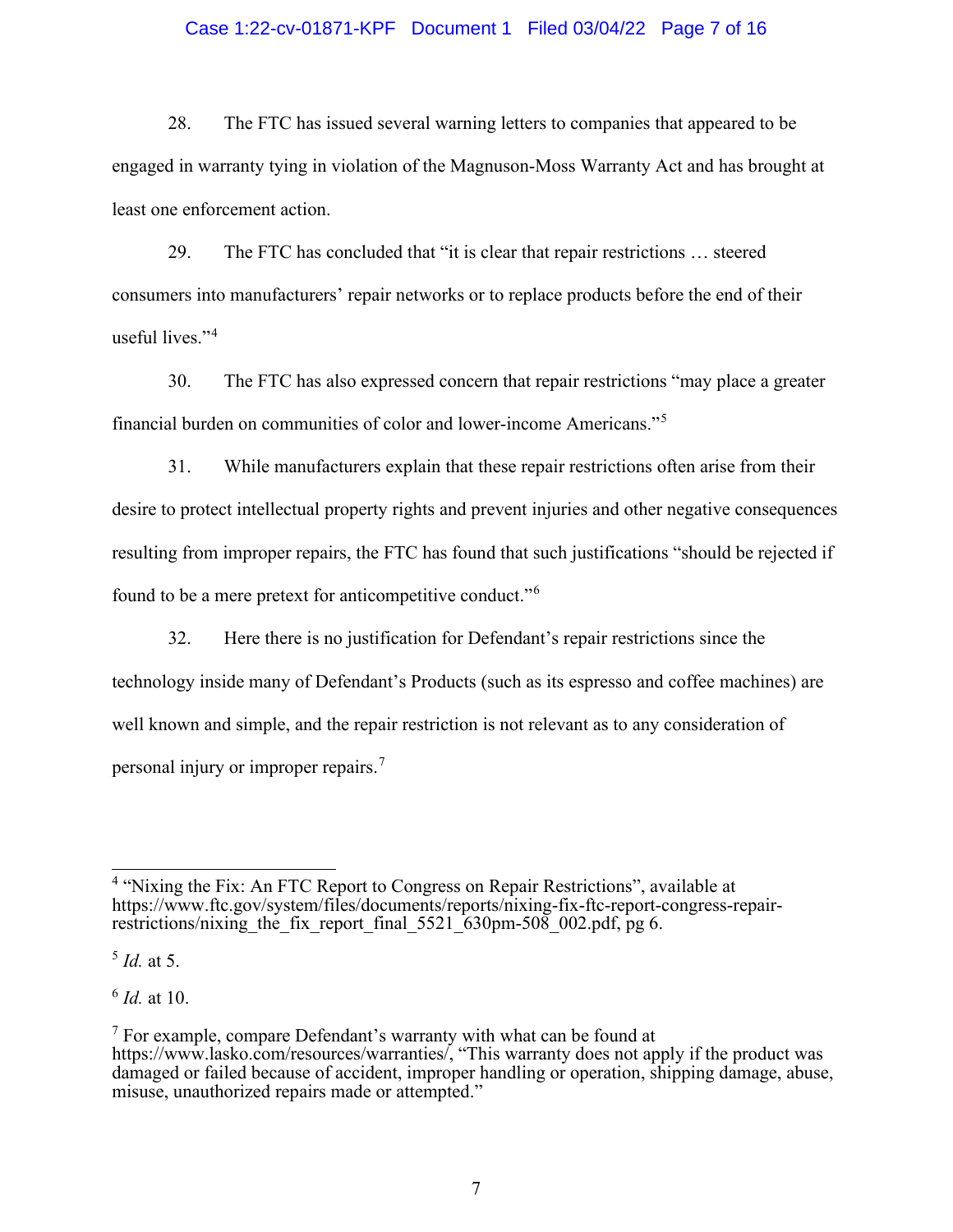### Case 1:22-cv-01871-KPF Document 1 Filed 03/04/22 Page 8 of 16

33. Due to these factors, on July 21, 2021, the FTC unanimously voted to ramp up law enforcement against repair restrictions that prevent small businesses, workers, consumers, and even government entities from fixing their own products.<sup>[8](#page-7-0)</sup>

### **CLASS REPRESENTATION ALLEGATIONS**

34. Plaintiff seeks to represent a class defined as all purchasers of De'Longhi branded products in the United States with warranty provisions that prohibits self-repair and/or the use of unauthorized parts (the "Class"). Excluded from the Class are persons who made such purchases for purpose of resale.

35. Plaintiff also seeks to represent a subclass of all Class Members who purchased De'Longhi branded products in the State of New York with warranty provisions that prohibits self-repair and/or the use of unauthorized parts (the "New York Subclass") (collectively with the Class, the "Classes").

36. Subject to additional information obtained through further investigation and discovery, the above-described Classes may be modified or narrowed as appropriate, including through the use of multi-state subclasses.

37. At this time, Plaintiff does not know the exact number of members of the aforementioned Class and New York Subclass ("Class Members" and "Subclass Members," respectively) but believes it numbers in the hundreds of thousands. Given the size of the Defendant's operation and the number of retail stores in the United States selling Defendant's Products, Plaintiff believes that Class and Subclass Members are so numerous that joinder of all members is impracticable.

<span id="page-7-0"></span><sup>&</sup>lt;sup>8</sup> https://www.ftc.gov/news-events/press-releases/2021/07/ftc-ramp-law-enforcement-againstillegal-repair-restrictions.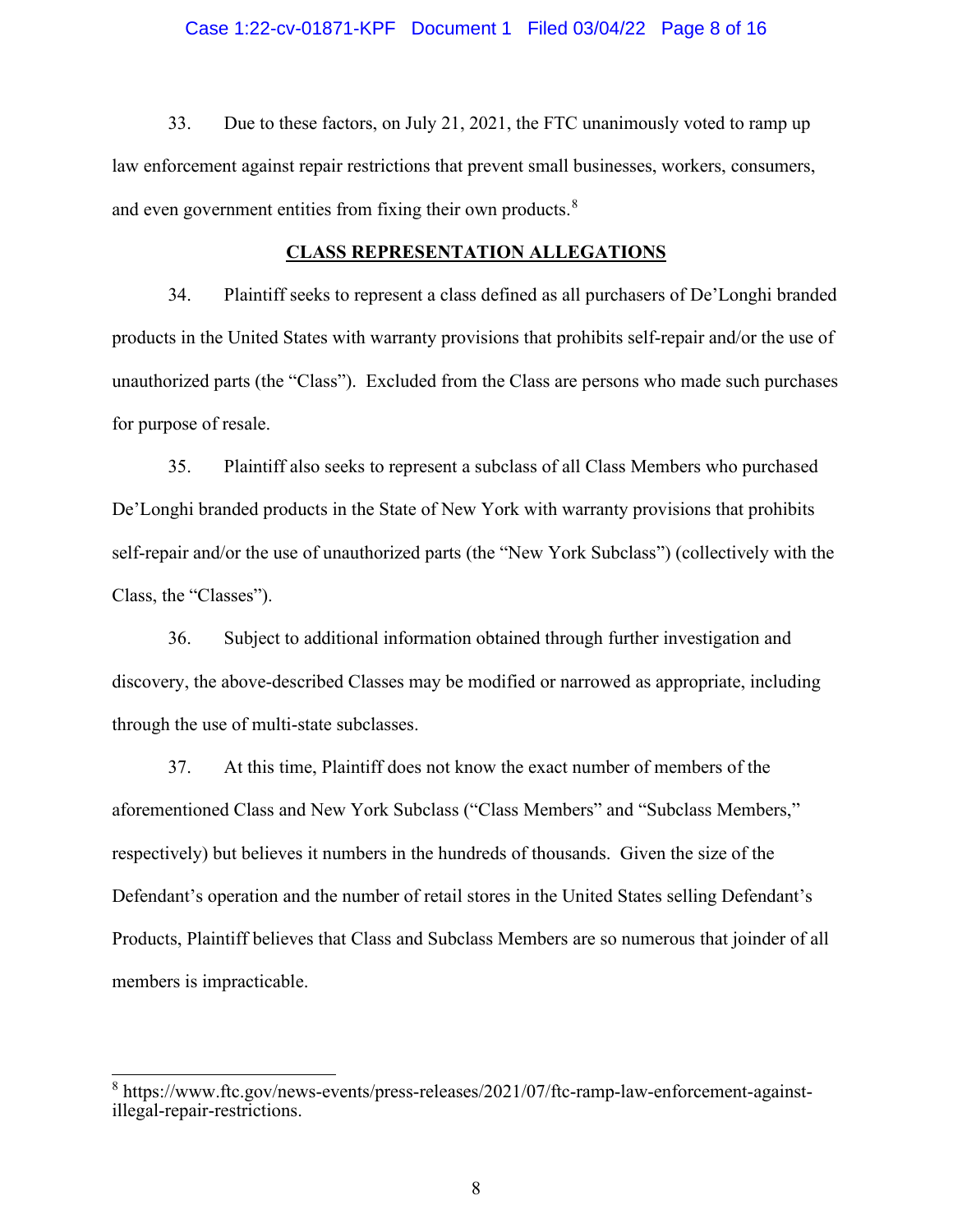#### Case 1:22-cv-01871-KPF Document 1 Filed 03/04/22 Page 9 of 16

38. There is a well-defined community of interest in the questions of law and fact involved in this case. Questions of law and fact common to the members of the Classes that predominate over questions that may affect individual Class members include:

- (a) Whether Defendant misrepresented and/or failed to disclose material facts concerning the Products;
- (b) whether Defendant's conduct was unfair and/or deceptive;
- (c) whether Defendant has been unjustly enriched as a result of the unlawful conduct alleged in this Complaint such that it would be inequitable for Defendant to retain the benefits conferred upon Defendant by Plaintiff and the Classes;
- (d) whether Plaintiff and the Classes sustained damages with respect to the common law claims asserted, and if so, the proper measure of their damages;
- (e) whether Defendant's conduct violates the Magnuson-Moss Warranty Act; and
- (f) whether Defendant's conduct violates section 5 of the Federal Trade Commission Act.

39. Plaintiff's claims are typical of those of the Classes because Plaintiff, like all members of the Classes, purchased, in a typical consumer setting, Defendant's Products, and Plaintiff sustained damages on account of Defendant's wrongful conduct.

40. Plaintiff will fairly and adequately protect the interests of the Classes and has retained counsel that is experienced in litigating complex class actions. Plaintiff has no interests which conflict with those of the Classes.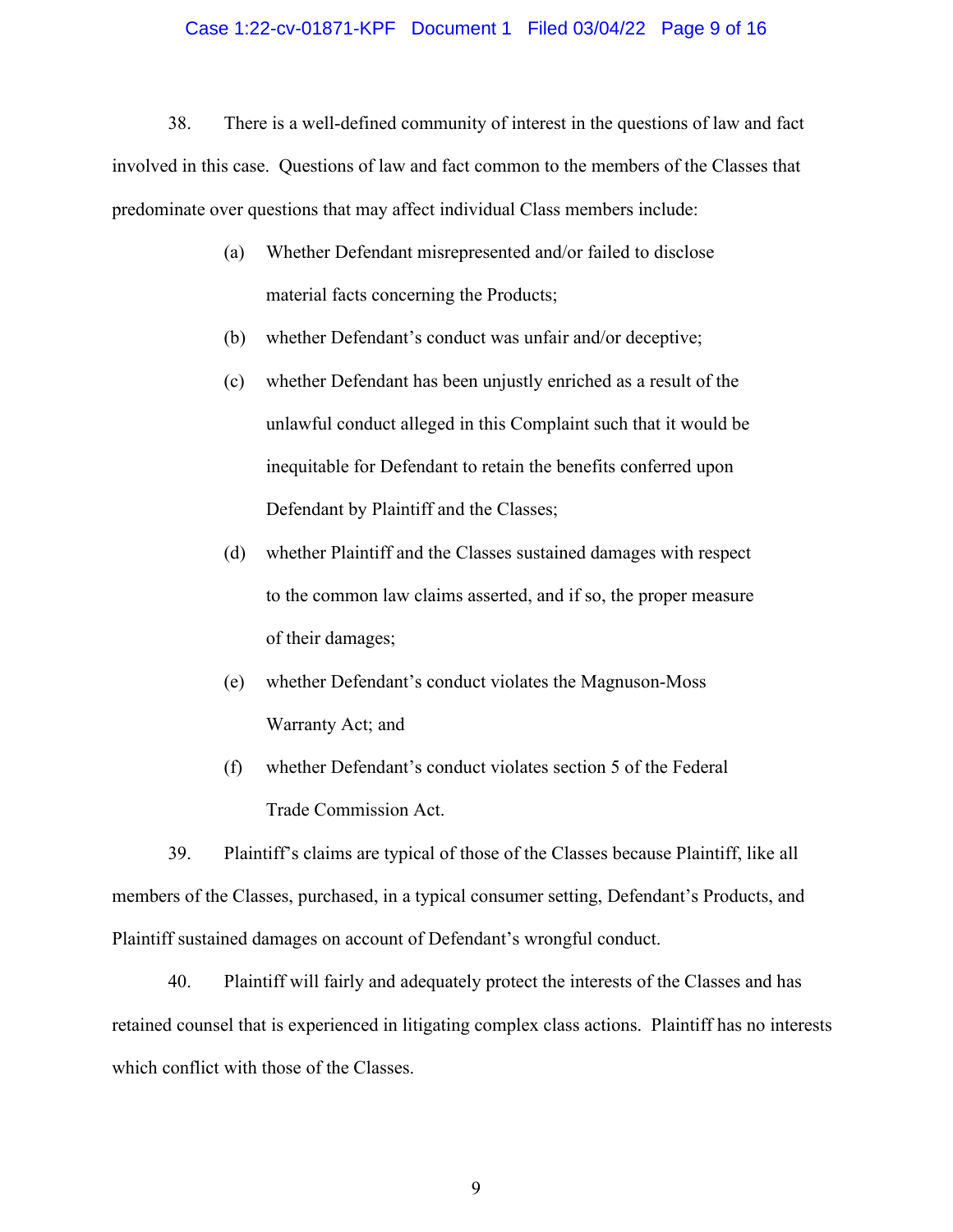### Case 1:22-cv-01871-KPF Document 1 Filed 03/04/22 Page 10 of 16

41. A class action is superior to other available methods for the fair and efficient adjudication of this controversy, especially given the potentially low individual damages suffered by individual class members.

42. The prosecution of separate actions by members of the Classes would create a risk of establishing inconsistent rulings and/or incompatible standards of conduct for Defendant. For example, one court might enjoin Defendant from performing the challenged acts, whereas another might not. In addition, individual actions could be dispositive of the interests of the Classes even where certain Class or Subclass Members are not parties to such actions.

# **COUNT I Violation Of The Magnuson-Moss Warranty Act, 15 U.S.C. §§ 2301,** *et seq.*

43. Plaintiff incorporates by reference and re-alleges herein all paragraphs alleged above.

44. Plaintiff brings this claim individually and on behalf of the members of the proposed Classes against Defendant.

45. The Products are consumer products as defined in 15 U.S.C. § 2301(1).

46. Plaintiff and the Class and Subclass Members are consumers as defined in 15 U.S.C. § 2301(3).

47. Defendant is a supplier and warrantor as defined by the Warranty Act because they are suppliers or other persons who give or offer to give a written warranty or who are or may be obligated under an implied warranty. 15 U.S.C. § 2301(4) and (5).

48. No warrantor may condition the continued validity of a warranty on the use of only authorized repair service and/or authorized replacement parts for non-warranty service and maintenance (other than an article of service provided without charge under the warranty or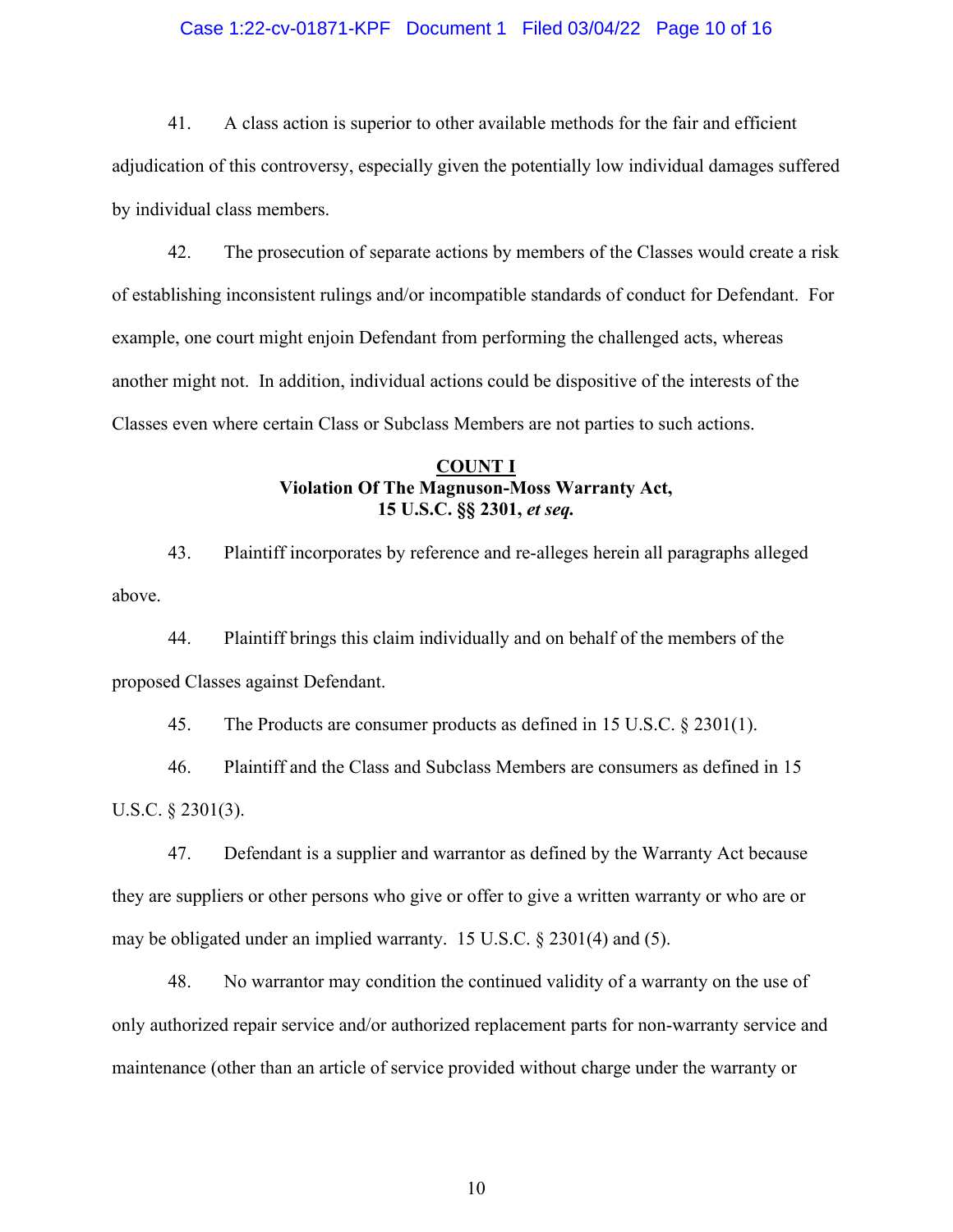# Case 1:22-cv-01871-KPF Document 1 Filed 03/04/22 Page 11 of 16

unless the warrantor has obtained a waiver pursuant to section 102(c) of the Act, 15 U.S.C. 2302(c)). 16 CFR § 700.10(c).

49. In connection with the marketing and sale of the Product, Defendant has conditioned a warranty on the consumer's using, in connection with the warranted Product, with the use of only an authorized repair service and/or authorize replacement parts. 16 CFR § 700.10(c).

50. Specifically, Defendant's warranty states: "This warranty shall not apply to any product that has been repaired or altered outside our factory."

51. By reason of Defendant's breach of warranties, Defendant violated the statutory rights due Plaintiff and the Class and Subclass Members pursuant to the Magnuson-Moss Warranty Act, 15 U.S.C. §§ 2301, *et seq.*, thereby economically damaging Plaintiff and the Class and Subclass Members.

52. Plaintiff and the Class and Subclass Members were injured as a direct and proximate result of Defendant's breach because they would not have purchased the Products if they knew the truth about the unlawful nature of the Products or would have paid substantially less for them.

### **COUNT II Unjust Enrichment**

53. Plaintiff incorporates by reference and re-alleges herein all paragraphs alleged above.

54. Plaintiff brings this claim individually and on behalf of the members of the proposed Classes against Defendant.

55. Plaintiff and members of the Classes conferred benefits on Defendant by purchasing the Product.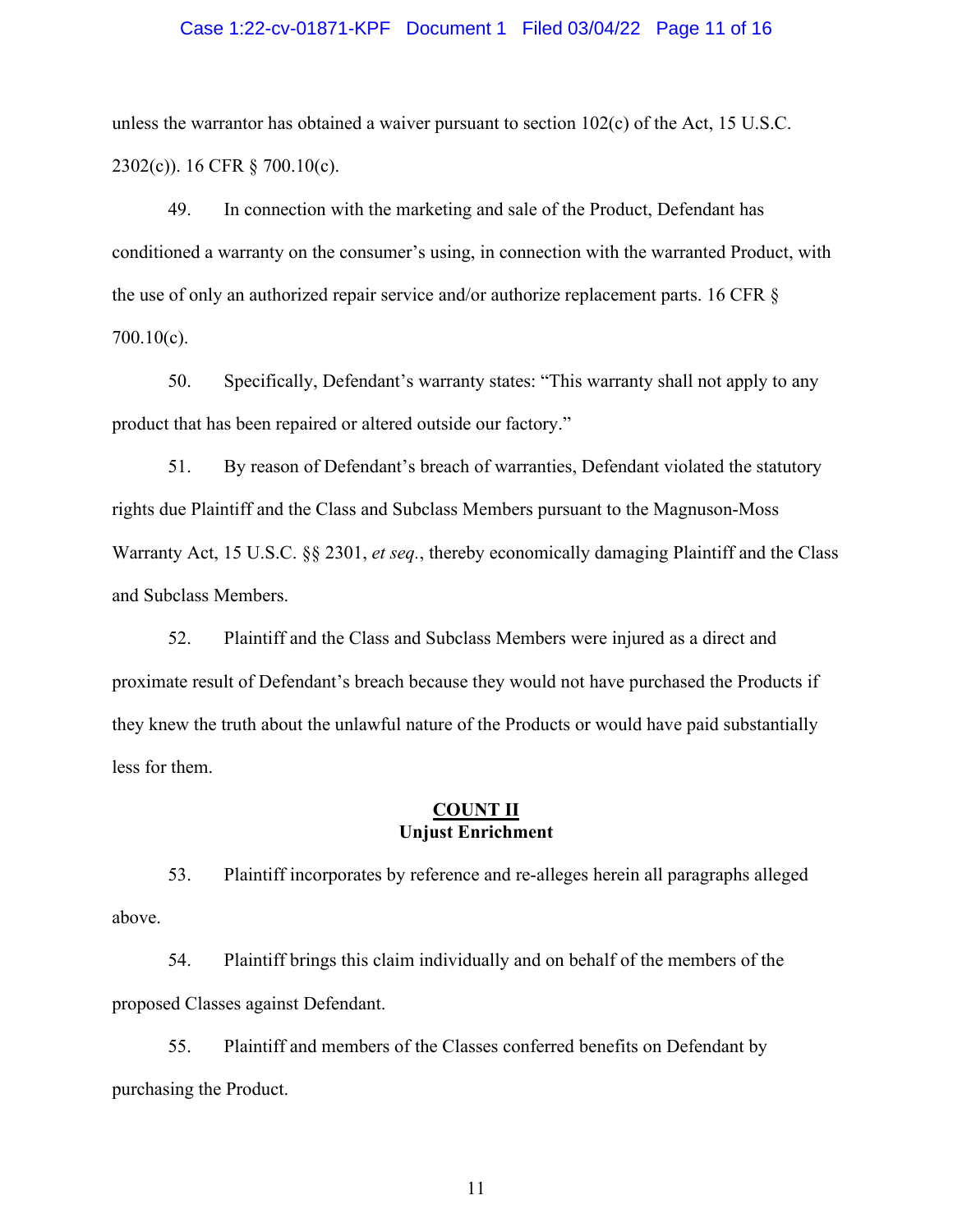### Case 1:22-cv-01871-KPF Document 1 Filed 03/04/22 Page 12 of 16

56. Defendant has been unjustly enriched in retaining the revenues derived from Plaintiff and Class and Subclass Members' purchases of the Product. Retention of those moneys under these circumstances is unjust and inequitable because Defendant did not disclose that the repair restriction was unlawful and unenforceable. These omissions caused injuries to Plaintiff and Class and Subclass members because they would not have purchased the Products if the true facts were known or would have paid substantially less for the Products.

57. Because Defendant's retention of the non-gratuitous benefits conferred on it by Plaintiff and members of the Classes is unjust and inequitable, Defendant must pay restitution to Plaintiff and members of the Classes for its unjust enrichment, as ordered by the Court.

## **COUNT III Fraud**

58. Plaintiff incorporates by reference and re-alleges herein all paragraphs alleged above.

59. Plaintiff brings this claim individually and on behalf of the members of the Classes against Defendant.

60. As discussed above, Defendant provided Plaintiff and members of the Classes with false or misleading material information about the Products.

61. Specifically, Defendant indicated to Plaintiff and members of the Classes that they would be unable to repair or use parts not authorized by Defendant on the products that they had just purchased. Defendant added this provision knowingly in order to encourage Plaintiff and members of the Classes to purchase new Products and/or replacement parts at inflated prices rather than repair older Products or purchase third-party parts.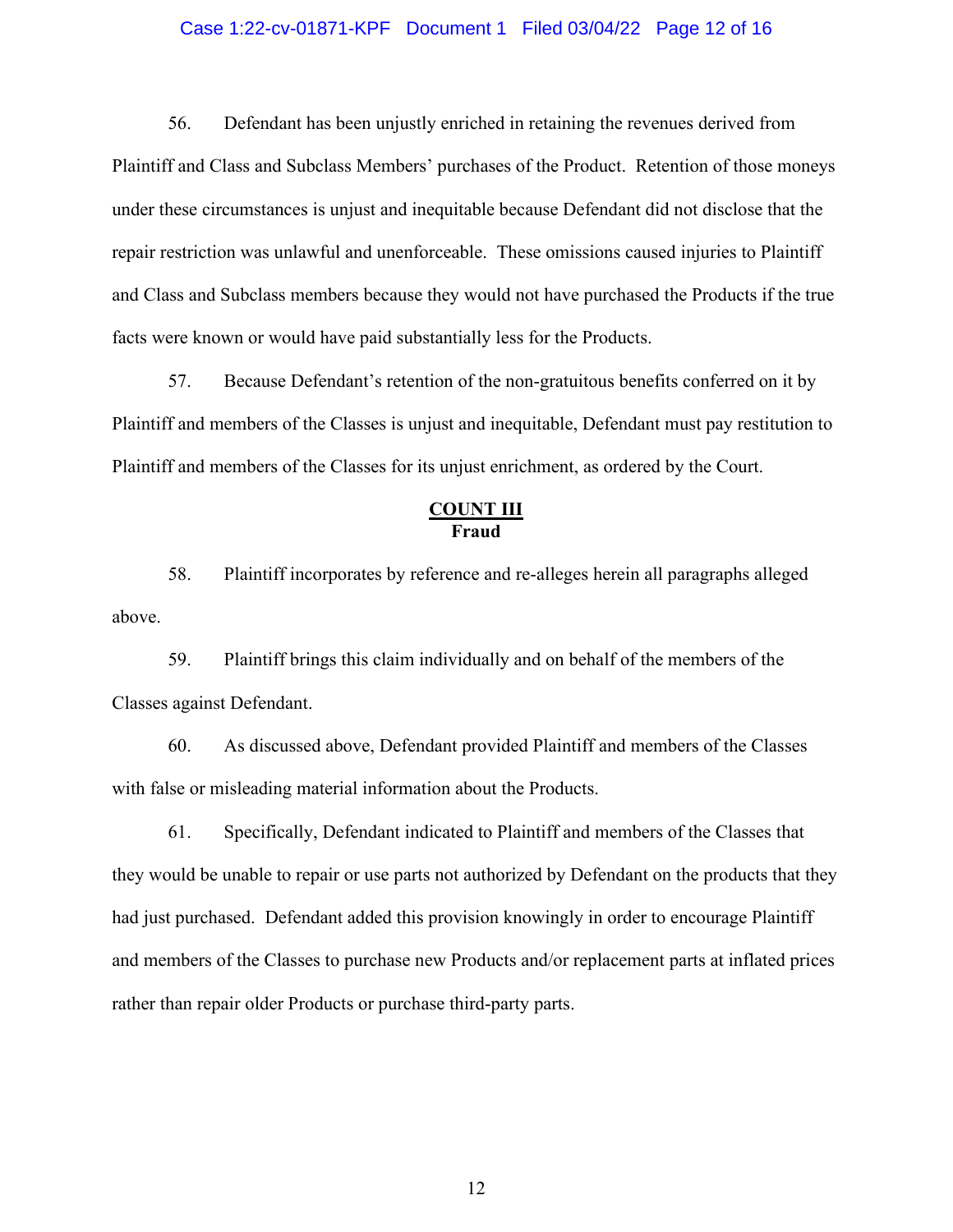# Case 1:22-cv-01871-KPF Document 1 Filed 03/04/22 Page 13 of 16

62. Defendant misrepresented these unlawful repair restrictions as binding and enforceable even though such restrictions were explicitly unlawful according to FTC regulations and thus unenforceable.

63. These misrepresentations were made with knowledge of their falsehood.

64. The misrepresentations made by Defendant, upon which Plaintiff and members of the Classes reasonably and justifiably relied, were intended to induce, and actually induced Plaintiff and members of the Classes to purchase Products that they otherwise would not have or at least pay substantially more for the product than they would have.

65. The fraudulent actions of Defendant caused damage to Plaintiff and members of the Classes in the form of price premiums and are entitled to damages and other legal and equitable relief as a result.

## **COUNT IV Fraudulent Omission**

66. Plaintiff incorporates by reference and re-alleges herein all paragraphs alleged above.

67. Plaintiff brings this claim individually and on behalf of the members of the proposed Classes against Defendant.

68. This claim is based on fraudulent omissions concerning the unlawfulness of the repair restrictions that are included in Defendant's warranties. As discussed above, Defendant failed to disclose that the Products' repair restrictions were unlawful and unenforceable.

69. The false and misleading omissions were made with knowledge of their falsehood. Defendant manufactures, markets, and sells consumer electronics nationwide and knows that the FTC has stated that repair restrictions of the type that appears on Defendant's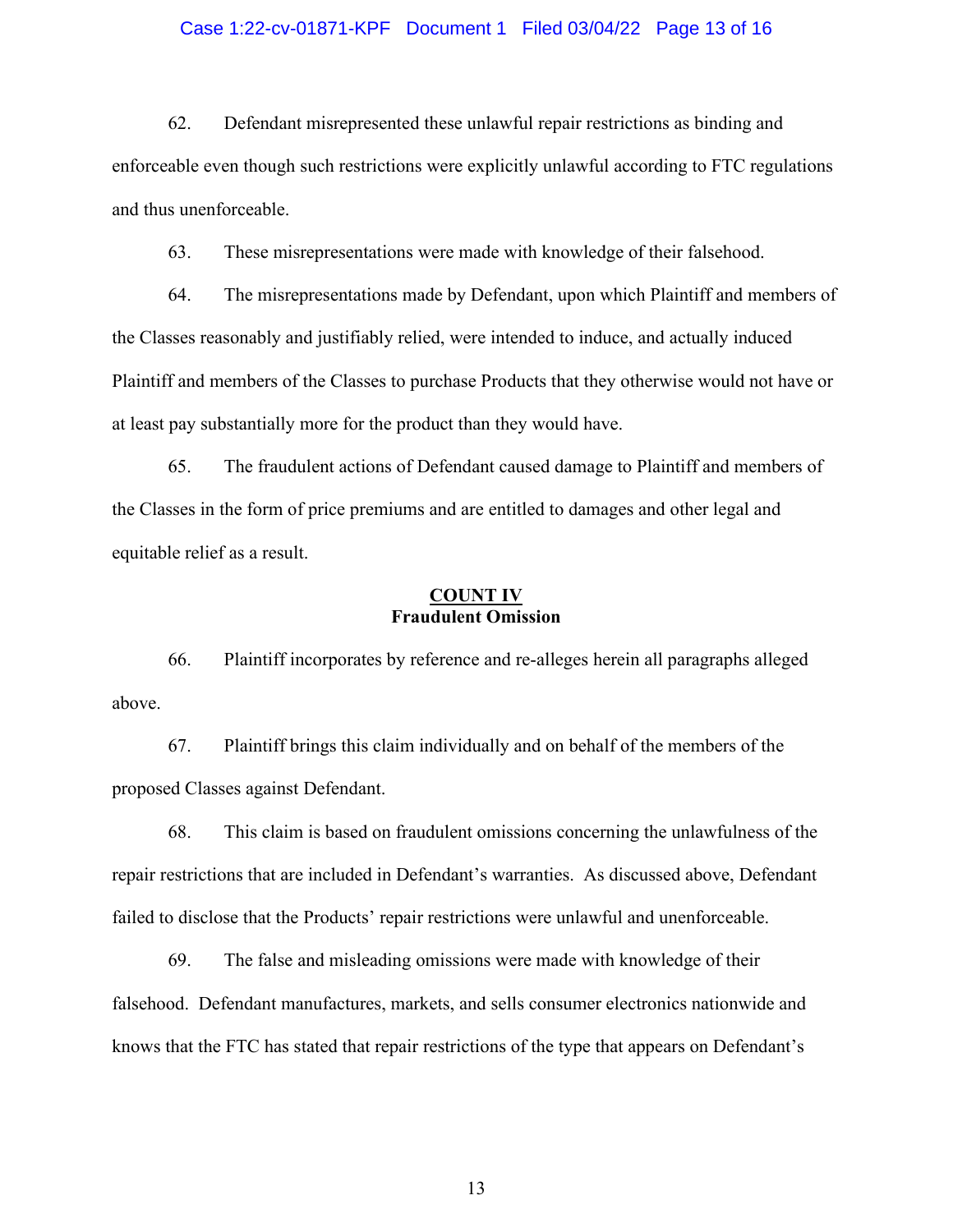### Case 1:22-cv-01871-KPF Document 1 Filed 03/04/22 Page 14 of 16

warranty are unlawful. Nonetheless, Defendant continued to include its unlawful repair restrictions on its Products.

70. The false and misleading omissions were made by Defendant, upon which Plaintiff and members of the proposed Classes reasonably and justifiably relied, and were intended to induce and actually induced Plaintiff and members of the Classes to purchase Products that they otherwise would not have or at least pay substantially more for the Products than they otherwise would have.

71. The fraudulent actions of Defendant caused damage to Plaintiff and members of the proposed Classes, who are entitled to damages and punitive damages.

# **COUNT V Deceptive Acts Or Practices, New York Gen. Bus. Law § 349**

72. Plaintiff incorporates by reference and re-alleges each and every allegation set forth above as though fully set forth herein.

73. Plaintiff brings this claim individually and on behalf of members of the New York Subclass against Defendant.

74. By the acts and conduct alleged herein, Defendant committed deceptive acts and practices concerning the unlawfulness of the repair restrictions that are included in Defendant's warranties. As discussed above, Defendant failed to disclose that the Products' repair restriction was unlawful and unenforceable.

75. The foregoing deceptive acts and practices were directed at consumers.

76. The foregoing deceptive acts and practices are misleading in a material way because they fundamentally misrepresent the enforceability of the Product's repair restriction in a way intended to discourage legal repair of the Products.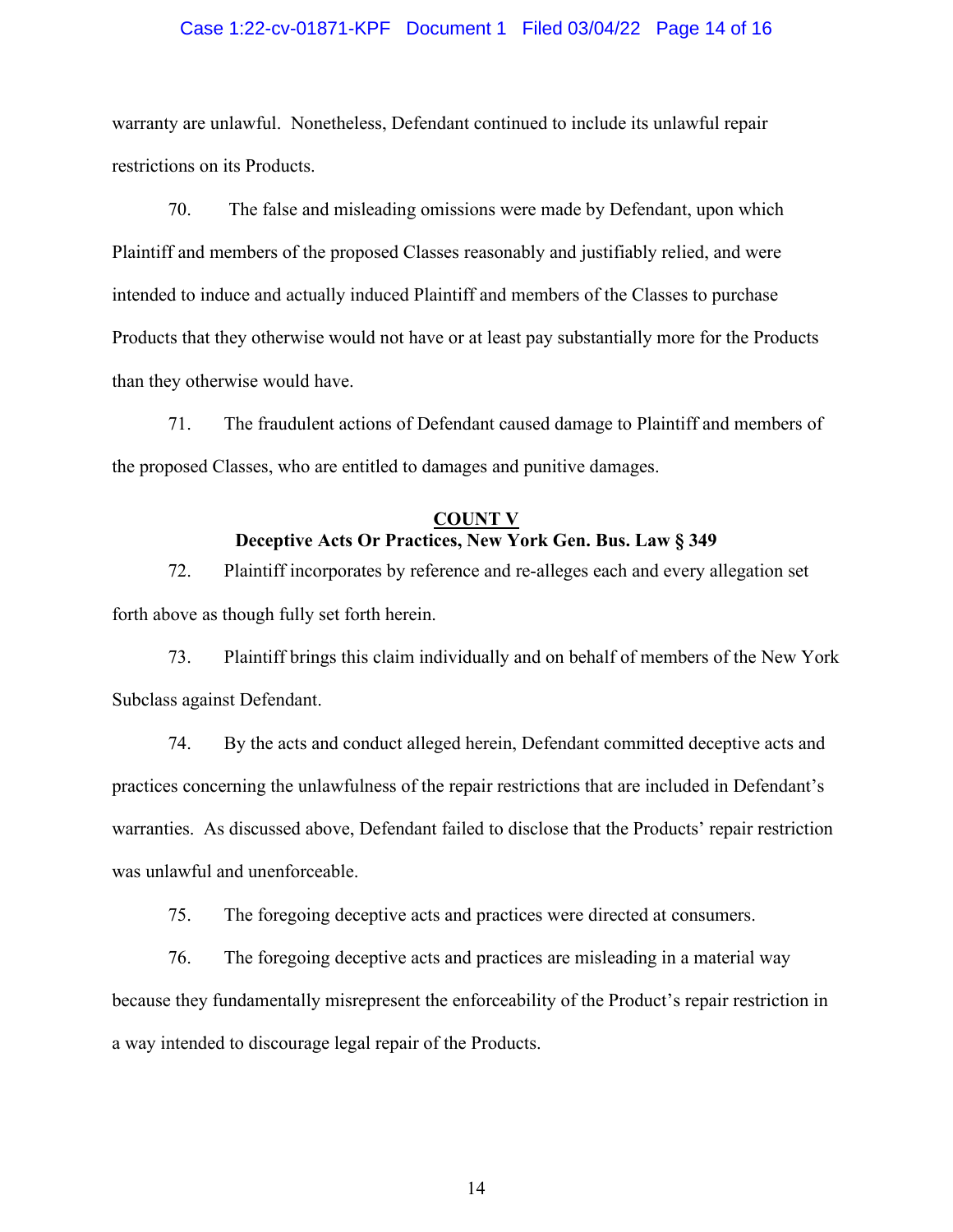# Case 1:22-cv-01871-KPF Document 1 Filed 03/04/22 Page 15 of 16

77. Defendant's conduct is also misleading in a material way because, as discussed above, it fails to comport with Section  $5(a)(1)$  of the FTC Act, 15 U.S.C. § 45(a)(1) which prohibits unfair or deceptive actors or practices, as recognized by the Federal Trade Commission.

78. Plaintiff and New York Subclass Members were injured as a direct and proximate result of Defendant's breach because they would not have purchased the Products if they knew the truth about the unlawful nature of the Products or would have paid substantially less for them.

79. On behalf of himself and other members of the New York Subclass, Plaintiff seeks to enjoin the unlawful acts and practices described herein, to recover their actual damages or fifty dollars, whichever is greater, three times actual damages, and reasonable attorneys' fees.

### **PRAYER FOR RELIEF**

WHEREFORE, Plaintiff, individually and on behalf of all others similarly situated, seeks judgment against Defendant, as follows:

- (a) For an order certifying the nationwide Class and New York Subclass under Rule 23 of the Federal Rules of Civil Procedure and naming Plaintiff as representative of the Class and New York Subclass and Plaintiff's attorneys as Class Counsel to represent the Class and New York Subclass Members;
- (b) For an order declaring the Defendant's conduct violates the statutes referenced herein;
- (c) For an order finding in favor of Plaintiff, the nationwide Class, and the New York Subclass on all counts asserted herein;